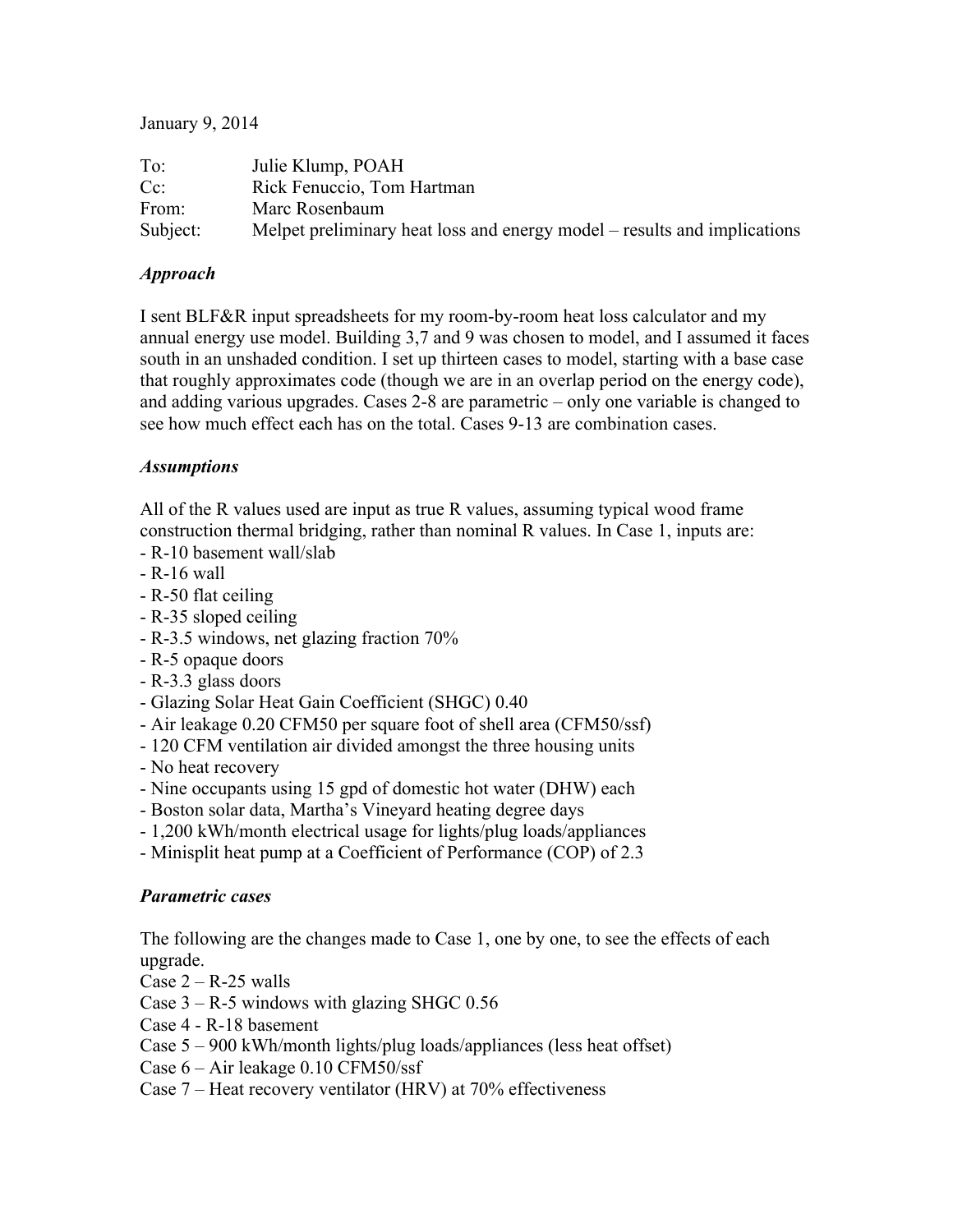|                | Annual heat |              |
|----------------|-------------|--------------|
|                | pump        | Savings over |
| Case           | energy, kWh | Case 1       |
|                | 9,957       |              |
| $\overline{2}$ | 8,435       | 15%          |
| 3              | 8,321       | 16%          |
| 4              | 9,344       | 6%           |
| 5              | 10,712      | $-8%$        |
| 6              | 9,054       | 9%           |
|                | 8,117       | 18%          |
| 8              | 10,554      | -6%          |

Case 8 – Heat Pump Water Heater COP 2.35 (adds heating load in heating season) *Results of Parametric cases*

The most effective upgrades are the HRV; better windows; more wall insulation; and increased air tightness. They also have the largest effect on comfort, by creating higher mean radiant temperatures in the spaces, and by eliminating drafts. Similarly, they have the biggest effect on preventing mold, frozen pipes, ice dams, and pests (of the morethan-two legged type.) Two cases *add* heating energy while saving DHW or plug/light/appliance loads.

The HRV is more effective than generally thought, because of how this was modeled. The base assumption is that there is powered ventilation air, and that the necessary amount roughly follows Building Science Corporation's alternative to the newly released ASHRAE 62.2 Residential Ventilation Standard. BSC increases the required amount of air in a not balanced, not distributed system, such as the common low cost approach of using a bathroom exhaust fan with no dedicated inlets.

#### *Combination cases*

Case 9 – R-25 walls; R-18 basement; 0.10 CFM50/ssf; HRV; HPWH Case 10 – Case 9 with air tightness 0.05 CFM50/ssf Case  $11 - Case 10$  with R-5 windows, SHGC 0.56 Case  $12 - Case 11$  with R-40 Case 13 – Case 12 with 900 kWh/month lights/plug loads/appliances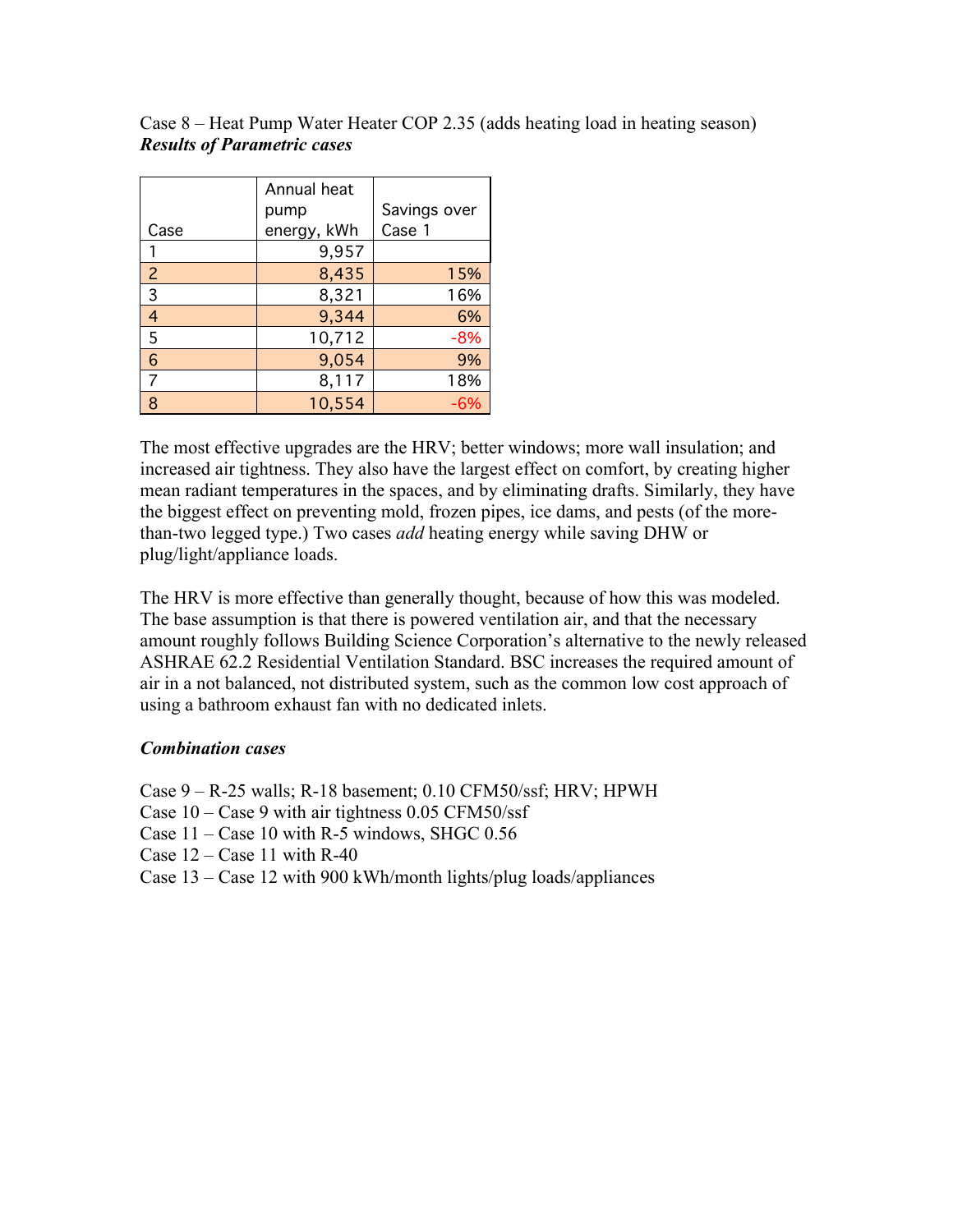## *Results of Combination cases added (9-13)*

|                | Annual heat |              |
|----------------|-------------|--------------|
|                | pump        | Savings over |
| Case           | energy, kWh | Case 1       |
|                | 9,957       |              |
| $\overline{c}$ | 8,435       | 15%          |
| 3              | 8,321       | 16%          |
| 4              | 9,344       | 6%           |
| 5              | 10,712      | $-8%$        |
| 6              | 9,054       | 9%           |
| 7              | 8,117       | 18%          |
| 8              | 10,554      | $-6%$        |
| 9              | 6,034       | 39%          |
| 10             | 5,615       | 44%          |
| 11             | 4,269       | 57%          |
| 12             | 3,446       | 65%          |
| 13             | 3,718       | 63%          |

Case 9 combines the increased wall and basement insulation with increased air tightness and an HRV. It also includes a HPWH, since this is a great strategy although it does impose an additional heating load on the building. Case 10 cuts the air leakage in half again, to a rigorous but achievable target. Case 11 adds the better windows. Case 12 increases the wall insulation to R-40, and the final Case 13 is Case 12 with the lower lights/plug loads/appliances usage.

The chart below shows the annual heating consumption of the minisplit heat pump for each case, as well as the wattage of solar electric capacity required to zero this energy out annually.

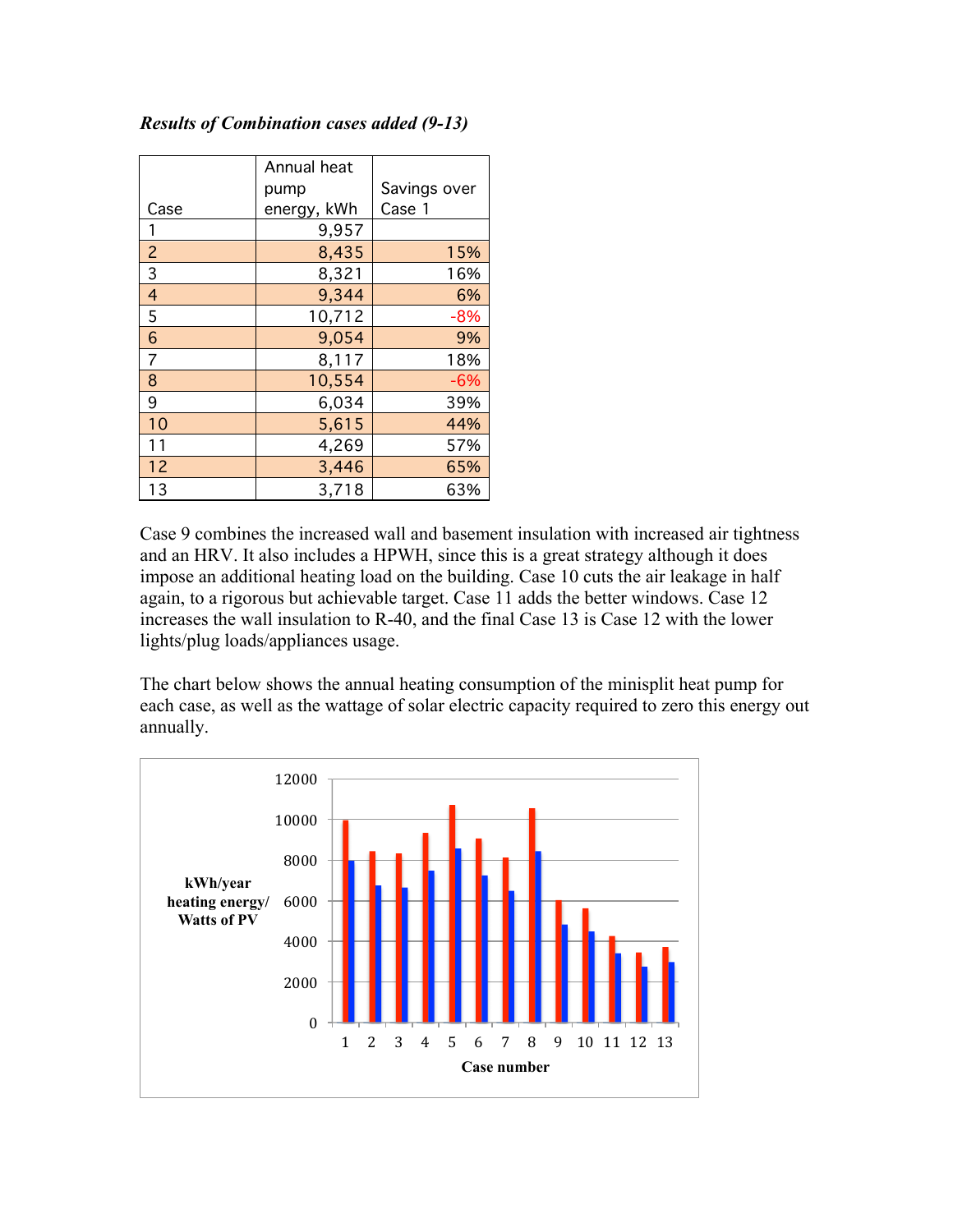Case 11 feels like the sweet spot. The R value of 25 can be achieved with 1-1/2 inches of exterior rigid foam. This amount of rigid insulation in Zone 5 allows the use of a Class III vapor retarder in the walls, eliminating the need for polyethylene or a similar material.

#### *Room-by-room heat loss implications of the cases*

The level of performance of the building enclosure is intertwined with the choice of mechanical system, especially heating. We have fixed on minisplit heat pumps as the system of choice on all of our projects smaller than large university buildings, because they are reliable, cost-effective to install and operate, need no venting, and are great to combine with solar electricity to make zero annual net energy buildings.

For the lowest cost application in compact superinsulated buildings we have installed a single zone minisplit with a wall cassette in the main living area, and a small amount of electric heat in each bedroom for severe conditions, or for the case where people always keep the bedroom doors closed. In cases where the doors are mostly open, we find the bedrooms running 2-3˚F cooler than the main living space.

In order to implement this strategy I like to see a total heat loss of 15,000 BTU/hour per housing unit and bedroom heat loss not exceeding 2,000 BTU/hour each. These are not hard and fast numbers, they come from a combination of my experience and intuition, as well as an understanding of what the available heat pump equipment is.

The following table shows Case 1 and three of the combination cases. Case 1 doesn't meet my criteria. Case 11 does, with the exception of the first floor bedroom in Unit C, which has both foundation and roof heat loss. The upgrades in Case 11 over Case 9 are increased air tightness and triple glazed windows, both of which have comfort benefits beyond that shown by the simple BTU/hour number. In the table below, heat loss totals and room heat loss values that meet the criteria are shown in red.

| Design loss BTU/hr |       |        |         |         |  |
|--------------------|-------|--------|---------|---------|--|
| Case 1<br>Room:    |       | Case 9 | Case 11 | Case 12 |  |
| Living Room A      | 5134  | 3463   | 2755    | 2516    |  |
| Dining Room A      | 1980  | 1310   | 950     | 888     |  |
| Kitchen A          | 5651  | 3522   | 2708    | 2473    |  |
| Powder A           | 222   | 111    | 56      | 56      |  |
| Stair hall A       | 936   | 559    | 397     | 377     |  |
| BR <sub>1</sub> A  | 3103  | 2413   | 1912    | 1670    |  |
| <b>BR2A</b>        | 2955  | 2323   | 1840    | 1614    |  |
| Bath A             | 863   | 566    | 436     | 368     |  |
| <b>Unit Total</b>  | 20845 | 14267  | 11055   | 9961    |  |
|                    |       |        |         |         |  |
| Living Room B      | 3359  | 2361   | 1799    | 1712    |  |
| Dining Room B      | 2763  | 1838   | 1393    | 1305    |  |
| Powder B           | 1015  | 630    | 476     | 429     |  |
| Kitchen B          | 1985  | 1229   | 888     | 816     |  |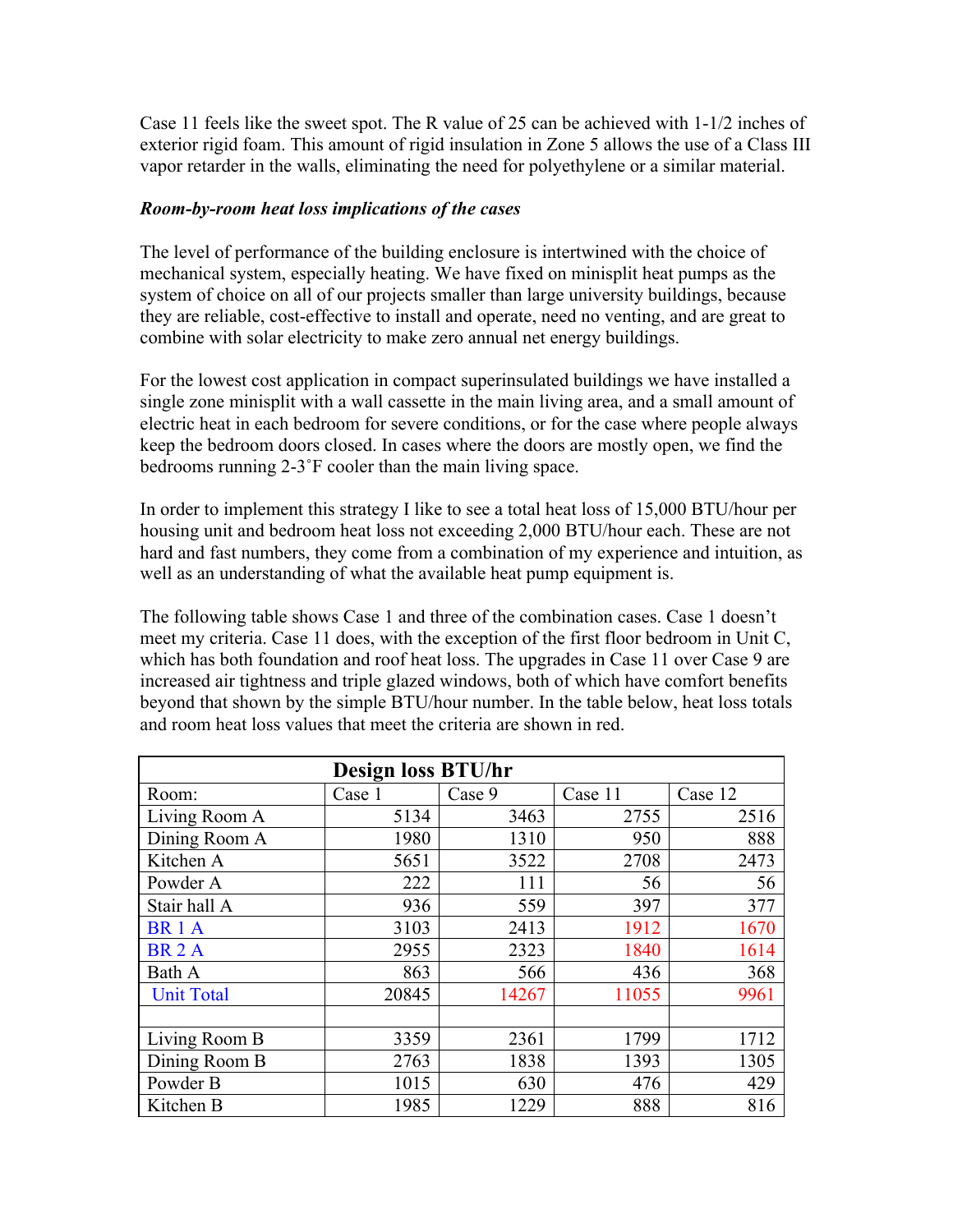| Stair hall B      | 2578  | 1785  | 1365  | 1287  |
|-------------------|-------|-------|-------|-------|
| <b>BR1B</b>       | 3126  | 2533  | 1964  | 1793  |
| <b>BR2B</b>       | 1819  | 1581  | 1258  | 1160  |
| Bath B            | 791   | 521   | 401   | 338   |
| <b>Unit Total</b> | 17434 | 12479 | 9544  | 8840  |
|                   |       |       |       |       |
| Living Room C     | 2578  | 1855  | 1390  | 1312  |
| Dining Room C     | 3979  | 2701  | 2163  | 2021  |
| Bath 1 C          | 2179  | 1269  | 936   | 832   |
| Kitchen C         | 1953  | 1232  | 874   | 825   |
| Stair hall C      | 4279  | 2653  | 2002  | 1820  |
| BR <sub>1</sub> C | 4580  | 3182  | 2396  | 2195  |
| <b>BR2C</b>       | 3143  | 2792  | 1931  | 1683  |
| BR <sub>3</sub> C | 2962  | 2327  | 1844  | 1616  |
| Bath 2 C          | 863   | 566   | 436   | 368   |
| <b>Unit Total</b> | 26516 | 18576 | 13971 | 13393 |

*As a result of these numbers and the annual heating energy results, my suggestion is that the building envelope aim for the values listed for Case 11.*

# *Total Annual Energy Results*

All of the above report the results of heating loads. To attain zero annual net energy we must consider DHW and plug/lights/appliance loads as well. Once the building is superinsulated and the heating is supplied by a heat pump, the heating load is not the largest load. In this three unit building, if the occupants use the assumed 14,400 kWh/year for plug/lights/appliance loads, and the DHW is supplied by a HPWH, the plug/lights/appliance loads may be double the combined heating and DHW loads.

The table below shows the results of the energy model for the thirteen cases. The last column shows the kW of solar electric capacity needed to allow the building to reach zero annual net energy. Because the largest load is plug/lights/appliance, and that load is varied lower only in cases 5 and 13, the amount of solar electric capacity needed to zero out the building doesn't change as significantly as it does when only heating energy is considered. In Case 11, heating and DHW energy combined are half of the plug/lights/appliance energy. So occupant education and feedback has to be added into the mix of strategies if zero annual energy is to be attained.

|      | Annual    | Annual      | Annual       |                     |            |
|------|-----------|-------------|--------------|---------------------|------------|
|      | heat pump | <b>HPWH</b> | Plug/Lights/ |                     |            |
|      | energy,   | energy,     | Appliance    | <b>Total annual</b> | kW ZNE @   |
| Case | kWh       | kWh         | energy, kWh  | energy, kWh         | 1.25 kWh/W |
|      | 9957      | 6770        | 14400        | 31127               | 25         |
|      | 8435      | 6770        | 14400        | 29606               | 24         |
| 3    | 8321      | 6770        | 14400        | 29491               | 24         |